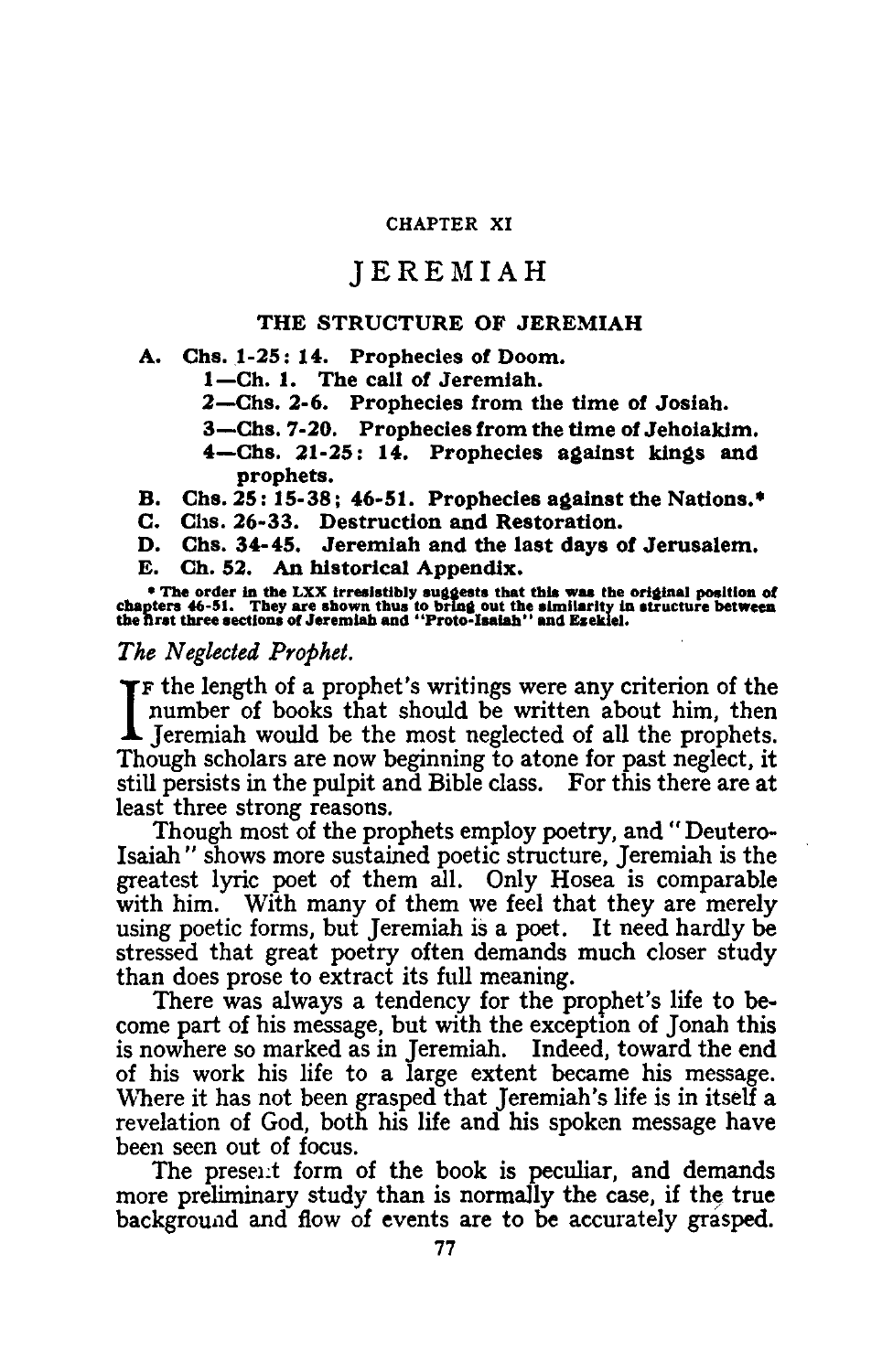The many striking differences between the Hebrew text and the LXX afford grounds for thinking that Baruch, indubitably the book's chief editor, may have died, perhaps by violence, before he had completed his task.

### *The Compiling of the Book.*

A careful study of Jeremiah in English will probably reveal to most what is obvious in Hebrew, *viz.* that the contents may be divided into three groups: (i) Prophecies by Jeremiah in poetry; (ii) Prophecies by Jeremiah in prose; (iii) Stories about Jeremiah in prose.

The third is found mainly in chs. 34-45 (see structure of book), but is to be found also in chs.  $1-25:14$  and chs.  $26-33$ . There is no reasonable doubt that it is the work of Baruch, Jeremiah's companion and scribe (36: 4, etc.; 32: 12; 43: 3, 6; 45).

The second is found mainly in chs. 1-25: 14 but also in chs. 26-33. If compared carefully with the poetical prophecies, it gives the impression of being a report of Jeremiah's message rather than his actual words. Since it resembles the third group in style, it is reasonable to suppose that Baruch was responsible for these prose reports as well. Jeremiah's entirely undeserved reputation for prosiness is derived from these reports; prosiness is anyway relative and subjective. The fact that we have to do with an eye-witness condensation of some of Jeremiah's prophecies in no way affects their accuracy.

Ch. 36 tells us how the book began. It is impossible to know, and fruitless to guess, by how much the second roll (36: 32) was longer than the first (36: 2-4), but it is reasonable to suppose that it will have included the bulk of the poetical passages in the first two sections of the book and some of those in the third (see structure of book).

Later, perhaps in Egypt, Baruch will have woven his prose collection of Jeremiah's prophecies into this enlarged roll. added also a few of the narrative stories he had written down about Jeremiah's sufferings.

It must be left an open question whether Baruch ever intended adding section  $\overline{D}$  (chs. 34-45). It may well be that his friends were responsible for doing it after his death. This friends were responsible for doing it after his death. would help to explain the chronologically rather disjointed picture we have of Jeremiah. The historical chapters in the earlier sections of the book owe their present position to spiritual rather than chronological motives. Ch. 52 is a later historical appendix taken from II Kings-note 51: 64b.

### *Jeremiah the Young Man.*

The peculiar importance of Jeremiah's life makes it advisable to use it as a framework within which to study the book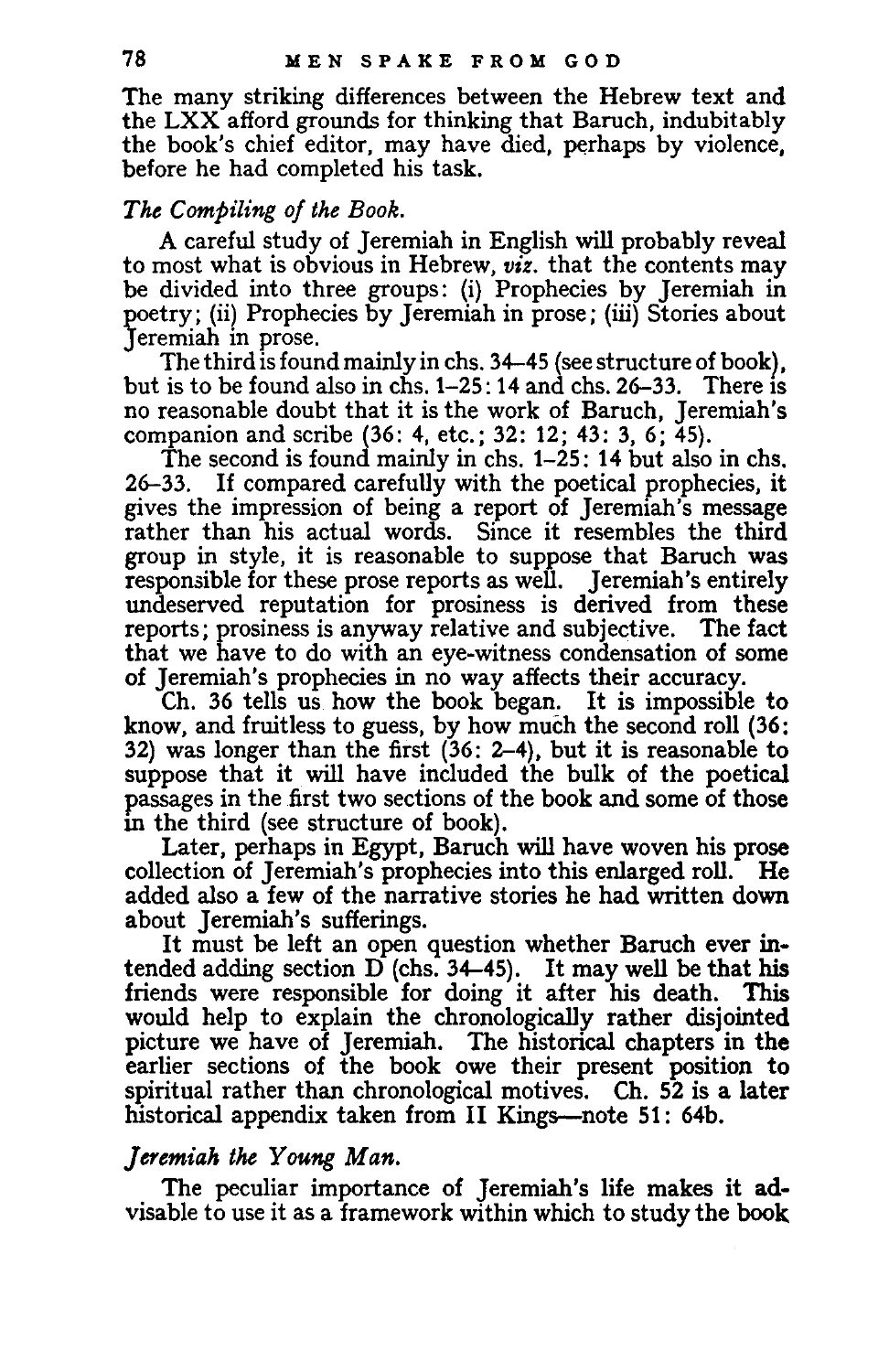as a whole. It so happens that the three kings under whom he prophesied, Josiah, Jehoiakim, and Zedekiah, coincide with the first three of the four periods of his prophetic activity.

Jeremiah was born of a priestly family (1: 1) in Anathoth, the modem Anata, a village about four miles to the north-east of Jerusalem, in the tribal portion of Benjamin.<sup>1</sup> The usual assumption is that he was a descendant of Abiathar (I Kings 2: The banishment of his great ancestor did not necessarily imply that his descendants were barred from temple service in Jerusalem, and Hilkiah, his father, may well have officiated there as a priest. In any case, however, he was not Josiah's high priest (II Kings 22: 4)—the similarity in names will be accidental. The frequent suggestion that Jeremiah's father The frequent suggestion that Jeremiah's father was priest of the village high place that will have been abolished by Josiah has little to commend it. Abiathar would not have been willing to serve at a village sanctuary, while a major sanctuary would not have been possible at that short distance from Jerusalem, nor would the expelled high priest have been allowed to found one.

Jeremiah never acted as priest, nor is there any evidence that he would have done so, had he not been called to be a prophet. The contrast between him and Ezekiel in this respect is remarkable (see ch. XIII).

Jeremiah will have been born about the year 645 B.C. toward the end of the reign of the evil king Manasseh. The way in which Jeremiah was steeped in the prophecies of his predecessors, especially Hosea, suggests that his home may have been one of those where the light of the persecuted prophetic tradition was kept alive in a dark age. The story of his call (ch. 1) suggests that he had been expecting it. His only protest was that he was too young (1: 6). On general grounds we may suppose him to have been between 18 and 20 at the time.<br>The Hebrew word  $(na'ar)$  should not have been translated "child"; it means one who has not yet a recognized place in the community; while used of children, it refers more commonly to young unmarried men and to slaves, cf. R.S.V.

His call came in 627 B.C. (1: 2). If we compare Chron. with Kings, we see that Josiah's reformation began in the year before  $(II)$  Chron. 34: 3), though it did not reach its height and become effective ti11622 B.C. (II Kings 22: 3; II Chron. 34: 8). From the human standpoint, this will have been the impulse that finally prepared Jeremiah for his call.

In spite of frequent assertions to the contrary, there is no real evidence that Jeremiah helped in Josiah's reformation, and very little, if any, that he really sympathized with it. It is

1 For an excellent description of the surroundings see G. A. Smith: Jeremiah, pp. 67-72.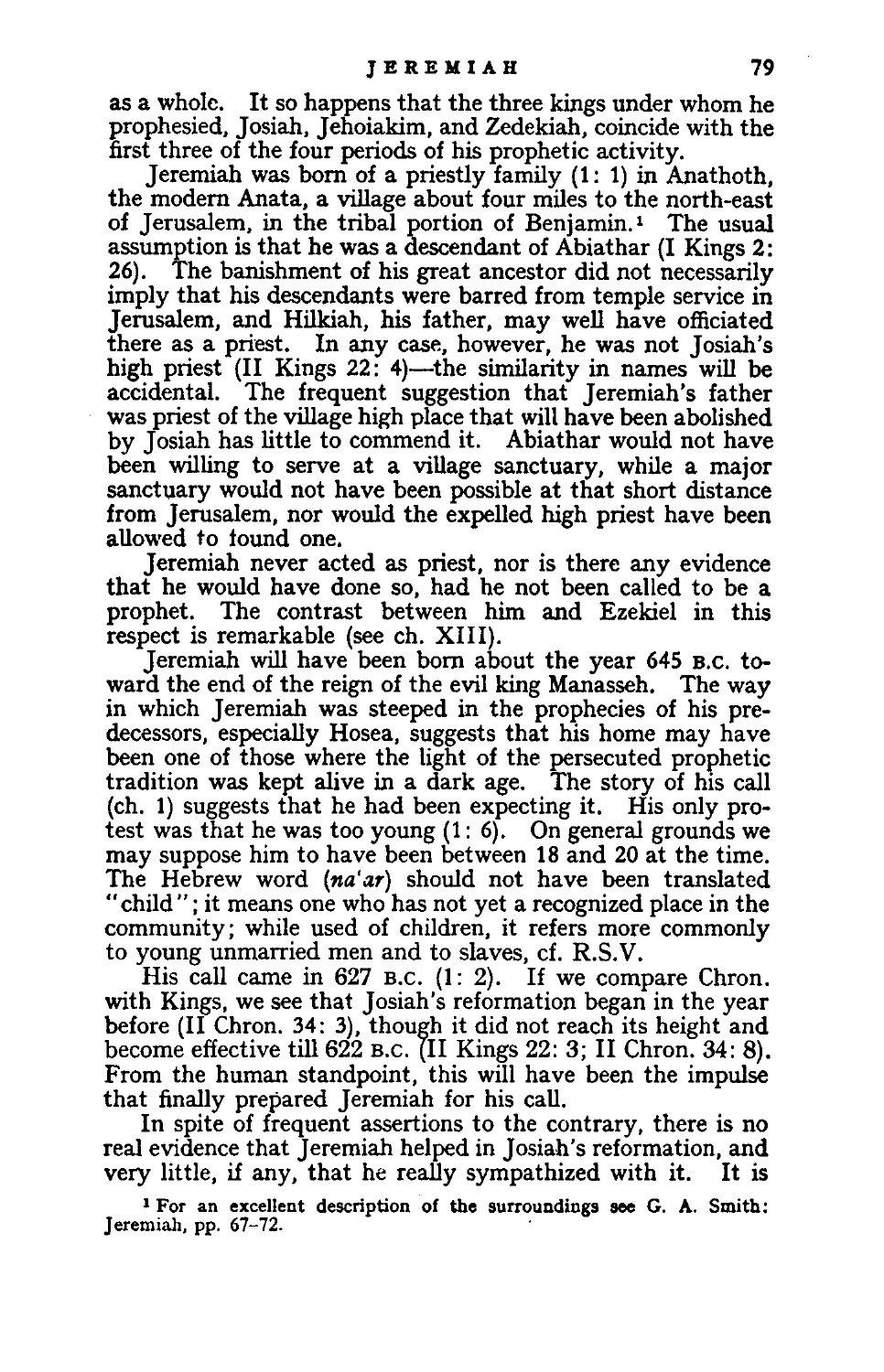true that his earliest prophecies are directed mainly against the idolatry that the reformation was to sweep away for the time being (2: 1-3: 5; 3: 19-4: 4; note that 3: 19 is the immediate sequel of 3: 5), but in a prophecy probably only a little later (3: 6-13) he recognizes that the reformation is merely outward and feigned (3: 10). That is why his remaining prophecies from the time of Josiah give a picture of unrelieved gloom.

In modem text-books 11: 1-8 are generally referred to Jeremiah's activity during the time of the reformation. 11: 3f do not fit in with the insistence of the modem scholar that the book found (11 Kings 22: 8) was Deuteronomy, for Jeremiah is obviously referring to the covenant at Sinai, not to something done at the end of the wilderness journey. The natural interpretation of ch. 11 would place it in the reign of Jehoiakim, for the whole section seems to belong to his reign, the prophecies under Josiah ending with ch. 6. Still more important is it that 11: 1-14 is one of those prose reports of Jeremiah's sayings we have attributed with a high degree of probability to Baruch. There is no evidence, however, that Baruch was in touch with Jeremiah before the reign of Jehoiakim. seems rather that once Jeremiah had convinced himself from the lack of changed lives (ch. 5) that the reformation was purely external, he dropped into the background, not wishing to embarrass a king he respected so highly (II Chron. 35: 25; Jer. 22: 15f). This would explain the lack of prophecies which can This would explain the lack of prophecies which can reasonably be attributed to the later years of Josiah.

It is instructive to note even in his early prophecy that deep sympathy and feeling that marks out Jeremiah, *e.g.* 4: 10, 19, and his feeling for nature, so rare in the Old Testament, *e.g.* 1: 11ff; 4: 25.

## *Jeremiah's Call* (Ch. 1).

We have already referred to the call itself, but the accompanying "visions" need closer attention. We use the inverted commas because it is virtually certain that God spoke to him through two things he will have seen many a time before.

His eye fell on a branch of *waker (i.e.* almond), which had already awakened to the first breath of the coming spring and burst into blossom although the other trees seemed still wrapped in their winter sleep. Then the voice of God told him that even so the purposes of God were on the verge of waking into fulfilment, for He was waking over them (see R.V. mg. for word-play). Much that follows in Jeremiah is only understandable as we grasp that he was dominated by the knowledge that the judgment of God would break forth in his own day. For rendering of ver. I1f see also N.E.B.

Then as he looked at the clouds, they seemed to take the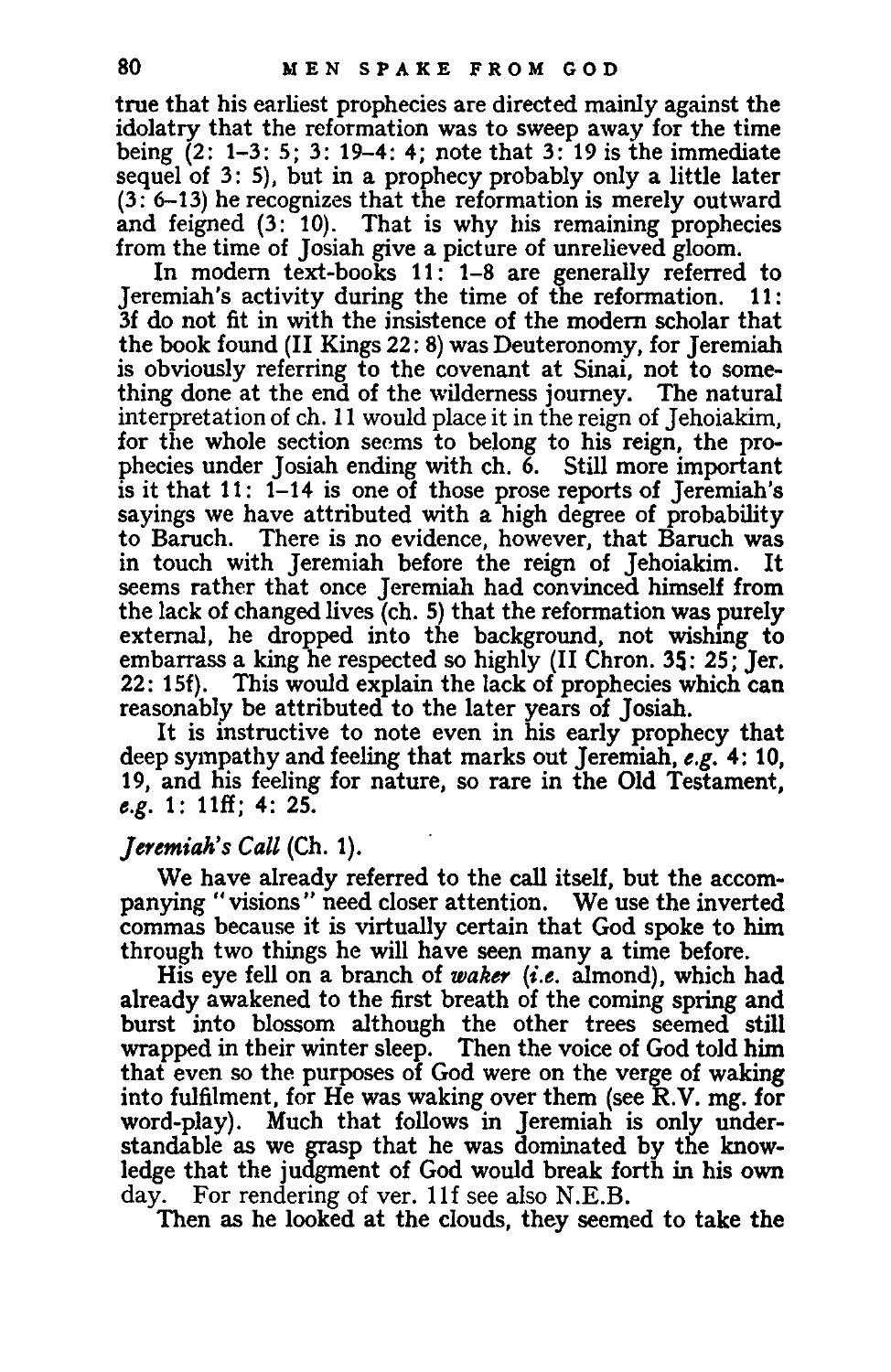form of a huge, boiling cauldron leaning over from the north, ready to discharge its contents over Judah and Jerusalem. The stress does not lie primarily on the north, for the geography of Palestine demanded that invasion must come from the north, unless, indeed, it came from Egypt. Rather it is the supplementing of the former message by its stress that the instruments of God's doom were even then being prepared to be poured out as the hot anger of God over the land.

#### *The Northern Invader* (4: 5-31; 5: 15-19; 6: 1-8,22-26).

This vivid prophetic portrayal of the fulfilment of 1: 13ff was probably lived through by Jeremiah in visions-see his personal anguish, 4: 19ff. Some have seen in them the Chaldeans, but for a long time the prevalent view has been that we have here the Scythians portrayed. We know that they shared in the convulsions that preceded the destruction of Nineveh in 612 B.C., but the Greek historian Herodotus is our only authority for the story that they swept down to the very frontier of Egypt, where the Pharaoh was glad to buy them off. Herodotus' account is, however, so vague and contains such demonstrable errors that it is probably best to ignore him. In demonstrable errors that it is probably best to ignore him. any case some of the language is quite unsuited to the Scythians, so that those who hold this view have to assume that Jeremiah later worked over these poems adapting them to the Chaldeans. It is neither Scythian nor Chaldean that Jeremiah sees here. Just as 1: 13ff was silent as to what people should pour out of the cauldron of God's wrath, so here, when Jeremiah secs them, they are still unidentified. It is the sureness and terror of the doom that God reveals to His servant, not the identity of His executioners; that was to come later.

There is a progression in these visions. In 4: Sf the people are called to flee to the fenced cities, and especially to Jerusalem. The standard set up (ver. 6) is to act as a guide. But in 6: 1 the Benjamites are called on to flee from Jerusalem, to which they had previously fled for safety.

The reason for the change in attitude is caused by the prophet's realization of the moral corruption of Jerusalem (ch. 5). When it is grasped that this chapter must almost certainly be attributed to a time after 622 B.C., when Josiah's reform reached its height-note the lack of mention of Idolatry in contrast to chs. 2 and 3, which are before the carrying through of the reform-we can begin to understand how superficial it had all been.

#### *Faithless Israel* (2: 1-4: 4).

In this section we have a number of short, passionate, poetic pleadings with Israel, forming a spiritual whole. Israel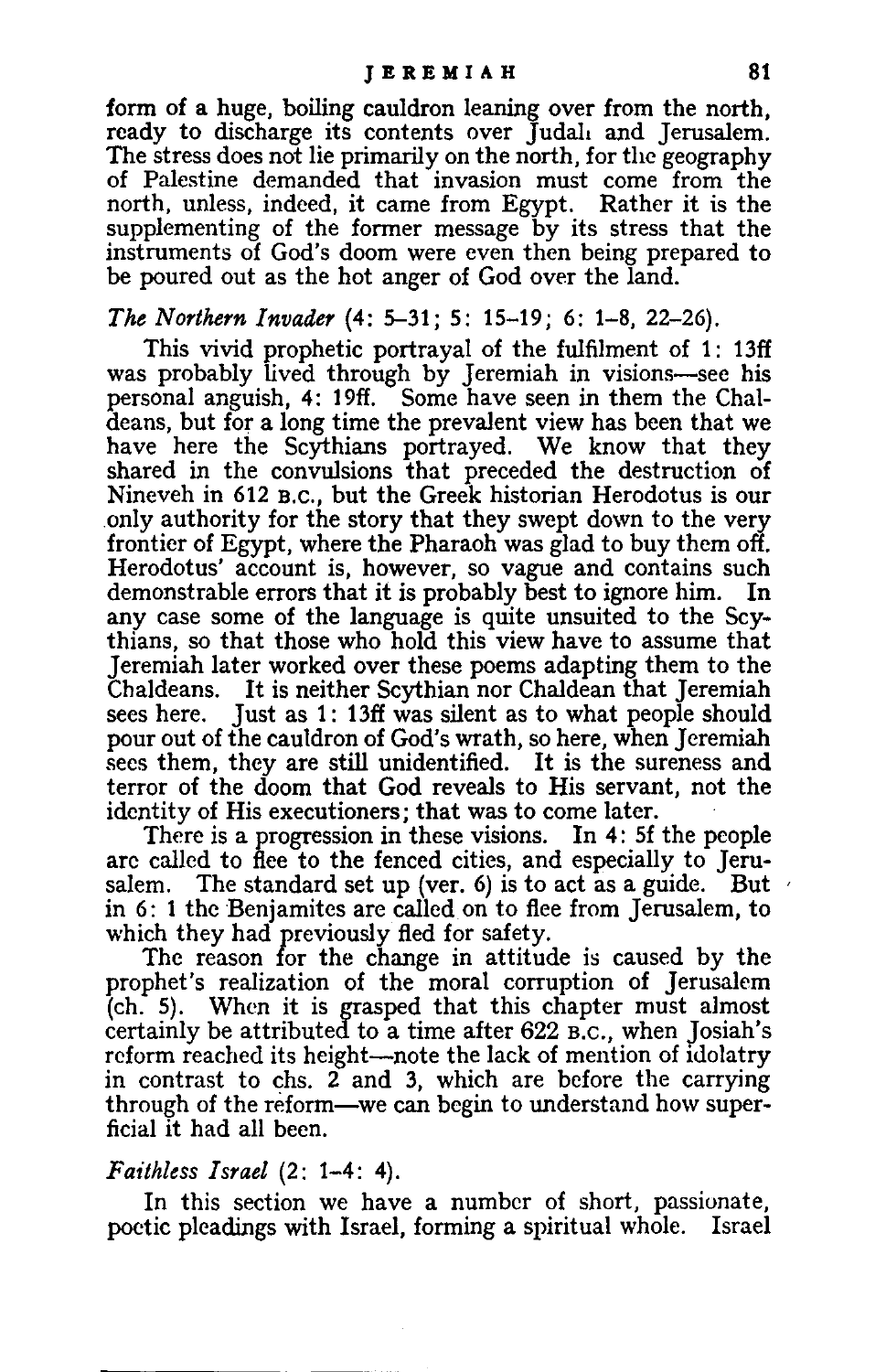normally includes the remnants of the Northern Kingdom with Here, as elsewhere when he pleads with the Northern tribes, it is not clear whether Jeremiah is addressing himself to those in exile or to those who had been left behind in their land now ruled for Assyria by the Samaritan settlers, though the latter is more usual.

This dual meaning of Israel has, however, been obscured by the insertion between 3: 5 and ver. 19 of an independent prophecy (3: 6-13) of slightly later date (see above) in which Israel is used exclusively of the Northern Kingdom in contrast to Judah. Its sense has been obscured by a wrong use of tense in A.V., R.V. In 3: 6 we should have the past instead of the perfect tense, *i.e.* "Hast thou seen what back-sliding Israel did? She went up ... and there played the harlot.' Jeremiah is referring to the closing days of the Northern Kingdom.

Ch. 3: 14-18 is an even later prophecy, perhaps from the time of Zedekiah, which is here inserted because of its spiritual suitability. The very important reference to the ark (3: 16) is dealt with below together with the passages in which Jeremiah gives his attitude toward ceremonial religion in general (see *The Vanity of Outward Religion,* p. 85) .

. For the correct understanding of this section it must be borne in mind that Jeremiah is referring to two apparently distinct things, which yet for the prophet are indistinguishable. Obviously the sin above all others that is being condemned is idolatry, but equally obviously much of it was not seen in that light by the people-note especially 2: 23, where the charge of idolatry is indignantly denied.

It would seem clear that from the time of the Judges on, checked by the good kings but not stamped out, the bulk of the people worshipped Jehovah in much the same way as they had seen the Canaanites worshipping their gods, the Baalim. In other words, they looked on Jehovah simply as their Baal. For the prophets, this was equivalent to worshipping Baal himself; they denied that it was Jehovah-worship at all. Along with this Baalized Jehovah-worship there was, of course, much worship of other gods as well. The important point is that unless we worship God as He wishes to be worshipped, He does not accept our worship at all. It is equivalent to the worship of other gods (see ch. V, p. 36ft.).

When Jeremiah convinces Israel of her sin, she merely says defiantly, "No hope; no! for I have loved strangers, and after them will I go"  $(2: 25)$ .

## *Increasing Obduracy* (6: 9-21).

It is likely there is a minor textual corruption in ver. 9, cf.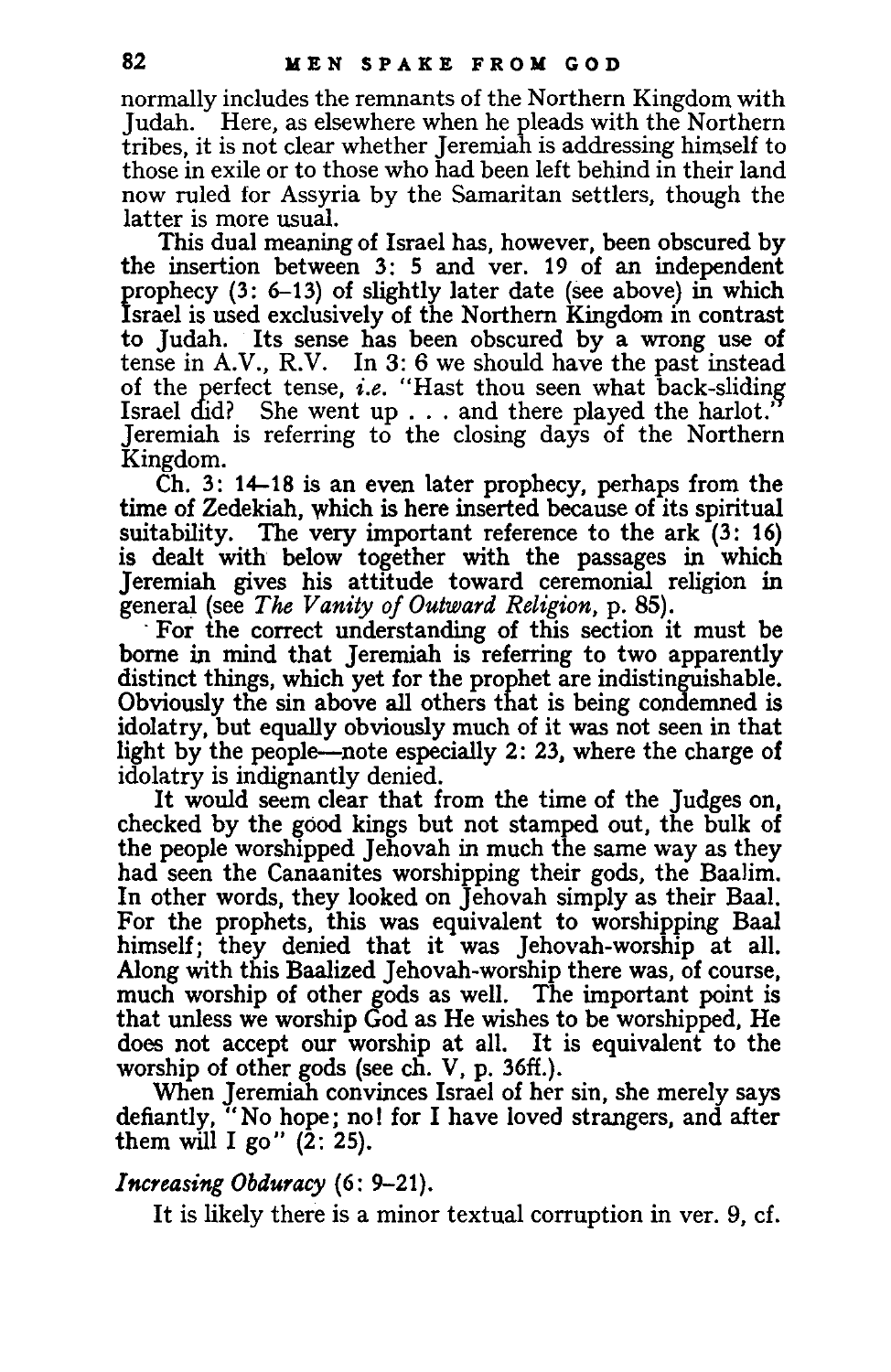RS.V., N.E.B.; it is Jeremiah who is commanded to glean the remnant of Judah as a vine, to go over the people once again to see whether there is any who will accept the will of God.

Vers. 10-11a is Jeremiah's protest. Note how he identifies himself with God, so that the message of God's fury has become a burden within him longing to be poured out. Ver. 11b begins God's answer-not "I will pour it out" (A.V.), but "Pour it out"  $(R.V., R.S.V.).$ 

Note that already Jeremiah is striking the note we are to hear so frequently later, and is condemning the false prophets. cf. 4: 10 (referring to the false message of assurance from the false prophets); 5: 31; 6: 13.

For 6: 20 see below *The Vanity of Outward Religion,* p. 85. The prophecies under Josiah end with a word of encouragement; in spite of apparent failure he had been doing the task allotted him. The people are compared with base metal (6: 28-30).

Chs. 1-6 of Jeremiah underline the need of reading the prophetic books along with the histories of the kings in Kings and Chronicles. Without them we are bound to get a onesided view. In Kings and Chronicles Josiah's reformation seems to be a complete success, and it is difficult to understand the collapse after his death. From Jeremiah we see that it was but the last effort to shore up the doomed and collapsing house of Judah, and there was never any hope of success. It only, by delaying the final catastrophe, made it the greater when it came.

### *Jeremiah and the Reign of Jehoiakim.*

The long list of chapters<sup>1</sup> in the footnote is only approximately correct. Shorter portions in 7-20 and 46-49: 33 may be from the time of Zedeklah, while portions of 30, 31 are probably from that of Jehoiakim. But these minor doubts cannot obscure the fact that the major part of Jeremiah's prophetic activity took place at this time. If what we have written above is at all correct, Jeremiah did not come prominently into the public eye so long as Josiah lived. No sooner had Jehoiakim settled himself firmly on the throne than Jeremiah stepped into the limelight and stayed there, the best-hated man in the kingdom. We cannot understand what happened without a study of the historical background.

## *The Historical Background.*

The fulfilment of Isaiah's prophecies at the time of Sennacherib's invasion seems to have created a fanatical belief in the inviolability of Jerusalem; and there is every evidence that this was heightened by the reform of religion under Josiah. Huldah's prophecy (II Kings 22: 18-20) was doubtless subject to the general principle of Jer.  $18: 7-10$  (cf. p. 18), but as

1 Chs. 7-20; 22: 1-19; 23: 9-40; 25, 26; 35, 36; 46-49: 33.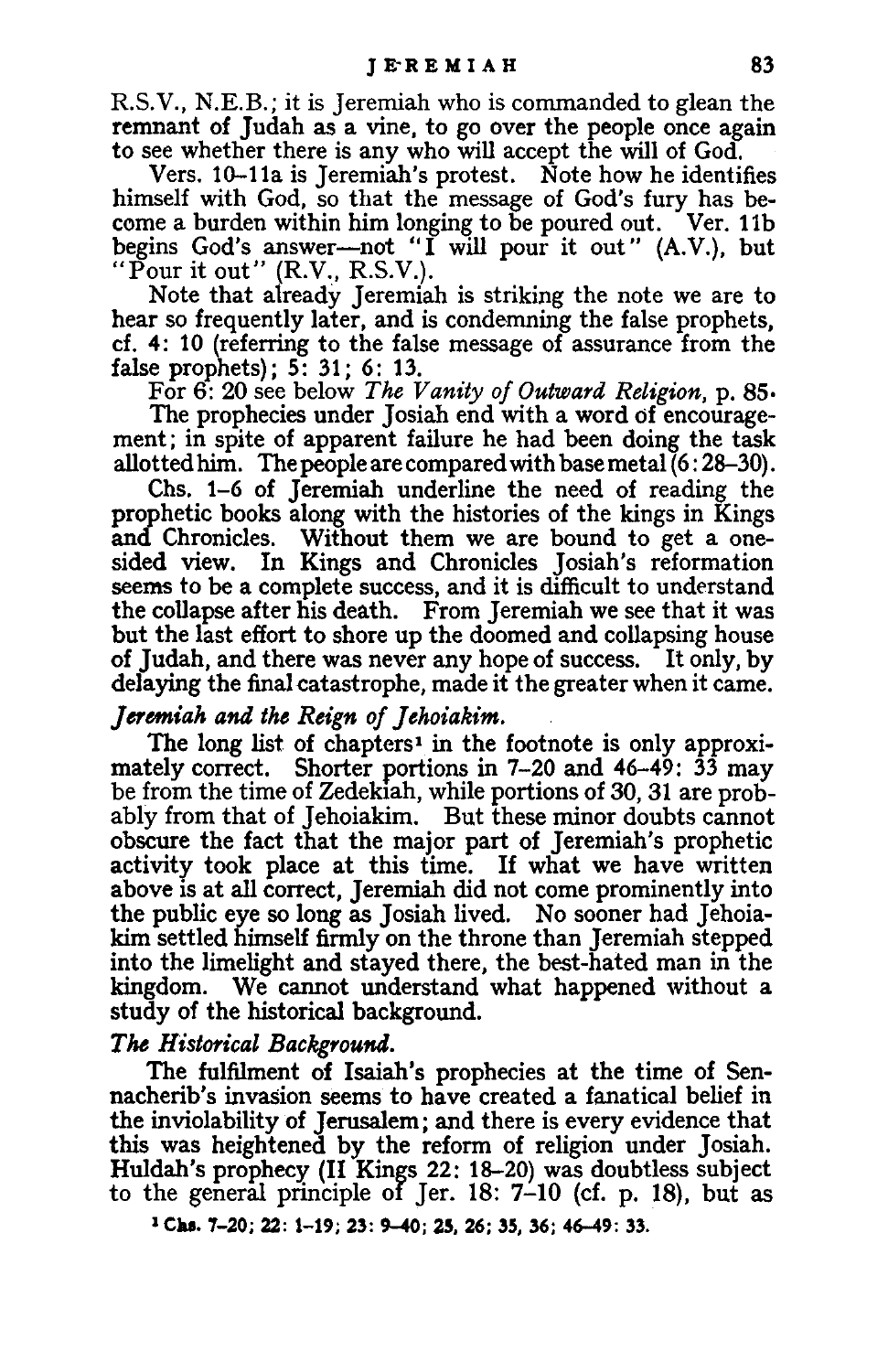Judah's prosperity increased under wise rule, this will have become increasingly forgotten, and the threat of divine punishment (II Kings 22: 16f) will have faded away into the distant future; Isaiah's message of the remnant (see p. 49) had not been learnt.

When Nineveh fell in 612 B.C., the popular mind must have visualized the return of former glories. Only in this way can we explain Josiah's armed opposition to Pharaoh Necho's expedition in 609 (lIKings 23: 29). It was the height of madness, but we may be sure that the professional prophets of Jerusalem were as unanimous in favour of the king's action as Ahab's were, when he went up to Ramoth Gilead and perished (I Kings 22: 6).

It is probably impossible for us to realize how great a shock Josiah's death must have been to all but a handful of his subjects. The greater must have been the relief and the wonder when a few months later they found that Necho demanded no more than a king of his choice, Eliakim or Jehoiakim (IT Kings 23: 34), and a heavy tribute. Once again the House of Jehovah had guaranteed the inviolability of Jerusalem.

#### *The Challenge* (Ch. 7: 1-15; 26: 1-19, 24).

Jeremiah, who had been repelled by the outwardness of Josiah's reformation, saw the position and its dangers so clearly that he decided that the people must face the truth at once. At the first suitable moment (26: 1) he announced in the entry of the court of the temple  $(7: 2; 26: 2)$  that unless there was a *moral* reformation the temple would be destroyed as was the sanctuary in Shiloh (presumably after Eli's death, I Sam, 4: 18), and the people would go into exile.

Ch.  $7: 1-15$  is a summary of his message, while  $26: 1-19$ , though including the message, is mainly concerned with the results. For the people, Jeremiah's action was unpardonable, for he was undermining their chief confidence; in addition, there is nothing more dangerous than to attack popular religion. It hardly needs saying that they found natural leaders in the priests and sanctuary prophets (26: 7). When brought to trial before the princes, Jeremiah found men who probably had little love for the priests, and so received a fair trial. The evidence that saved him (26: 17ff) was the evidence of similar prophesying by Micaiah, *i.e.* Micah (3: 12). Though the evidence follows the verdict (26: 16) by a common artifice in Hebrew story-telling, it should be clear that it was in fact the cause of the verdict. The fickle crowd sided for the time being with the judges, but 26: 24 strongly suggests that the priests, secure in their knowledge of the royal attitude (26: 20- 23), stirred up the people to lynch Jeremiah, and were only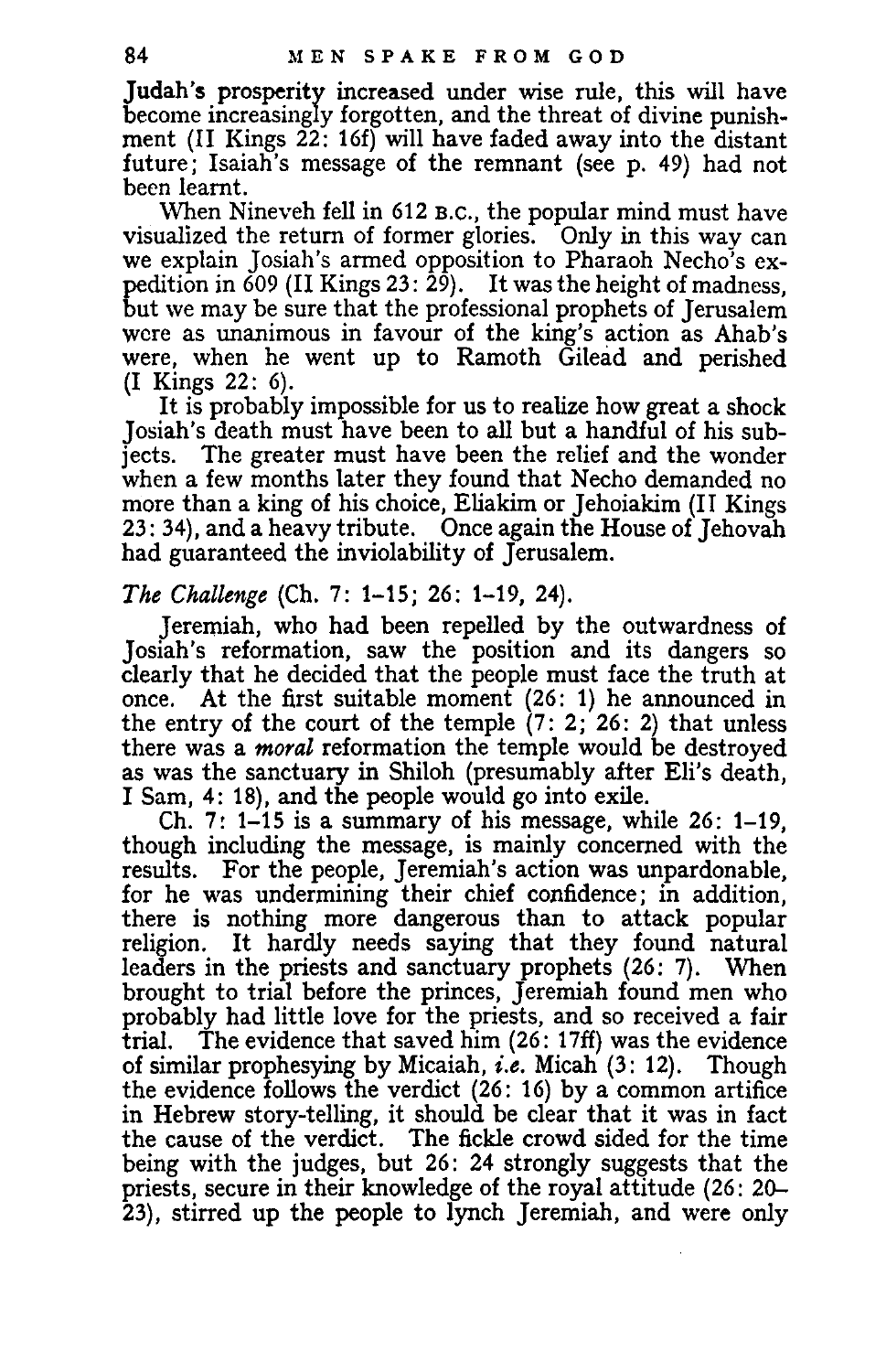## foiled by Ahikam; or did they appeal to the king?

In A.V., R.V. 26: 20-23 is printed as though it were part of the elders' evidence. This is manifestly false. It is doubtful whether, on chronological grounds, we could even date it before Jeremiah's challenge. It is inserted to show the royal attitude to troublesome prophets, and the danger that Jeremiah ran by his bold challenge.

## *The Vanity of Outward Religion.* <sup>1</sup>

An immediate result of Jehoiakim's accession was the rapid re-emergence of evil practices Josiah had cleared away. The idolatry mentioned in 7: 16ff, cf. 44: 15-19, had simply gone underground. The grosser forms linked with Manasseh's state cultus had vanished, but the poison remained and so there was no use in Jeremiah's praying for them (7: 16; 11: 9-14; 14: lOff; 15: 1). It is probable that 7: 31 is looking back to the time of Manasseh, for had human sacrifice actually been re-introduced, it is incredible that it would not have been mentioned in Kings. Human sacrifice was very rare in Bible lands at the time and so it was a deliberate syncretistic debasement of Jehovah worship. 7: 31 makes it clear that the children were offered to Jehovah ("... which I commanded not, neither came it into my mind") cf. also 19: 3-9. In 8: 7 Jeremiah uses a remarkable picture from nature to illustrate the unnatural conduct of Judah; it reminds us of Isaiah 1: 3, but is stronger.

It would seem, however, that in these early years of Jehoiakim's reign, Jeremiah's main concern was with the subtly false rather than the grossly false in religion. No prophet goes further in his rejection of all outward religion, but, in order to obtain a balanced interpretation we must not forget that Jeremiah knew for certain that the temple and all its ceremonial were doomed to destruction in a few years' time.

His most striking utterance on sacrifices is in 7: 21-26. He begins by mockingly calling on his hearers to break the fundamental laws of sacrifice (ver. 21). The "sacrifices" are the peace offerings, which were in large measure eaten by the worshippers; Jeremiah tells them to treat the burnt-offerings, where not even the sacrificing priest had a share (Lev. 1; 6: 8-11), in exactly the same way—Jehovah did not care. He had not put details of sacrifices first when He made known His will after the Exodus. In the fundamental covenant (Exod. 20- 23) the Decalogue takes pride of place, and details of sacrificial ritual have only a few passing references, mainly the prohibition of certain Canaanite practices.

[In older critical works, this verse is used as a proof that the

13: 16; 6: 20; 7: 21-26; 8: 8f; 9: 2Sf; 11: 1-8; 14: 10-12.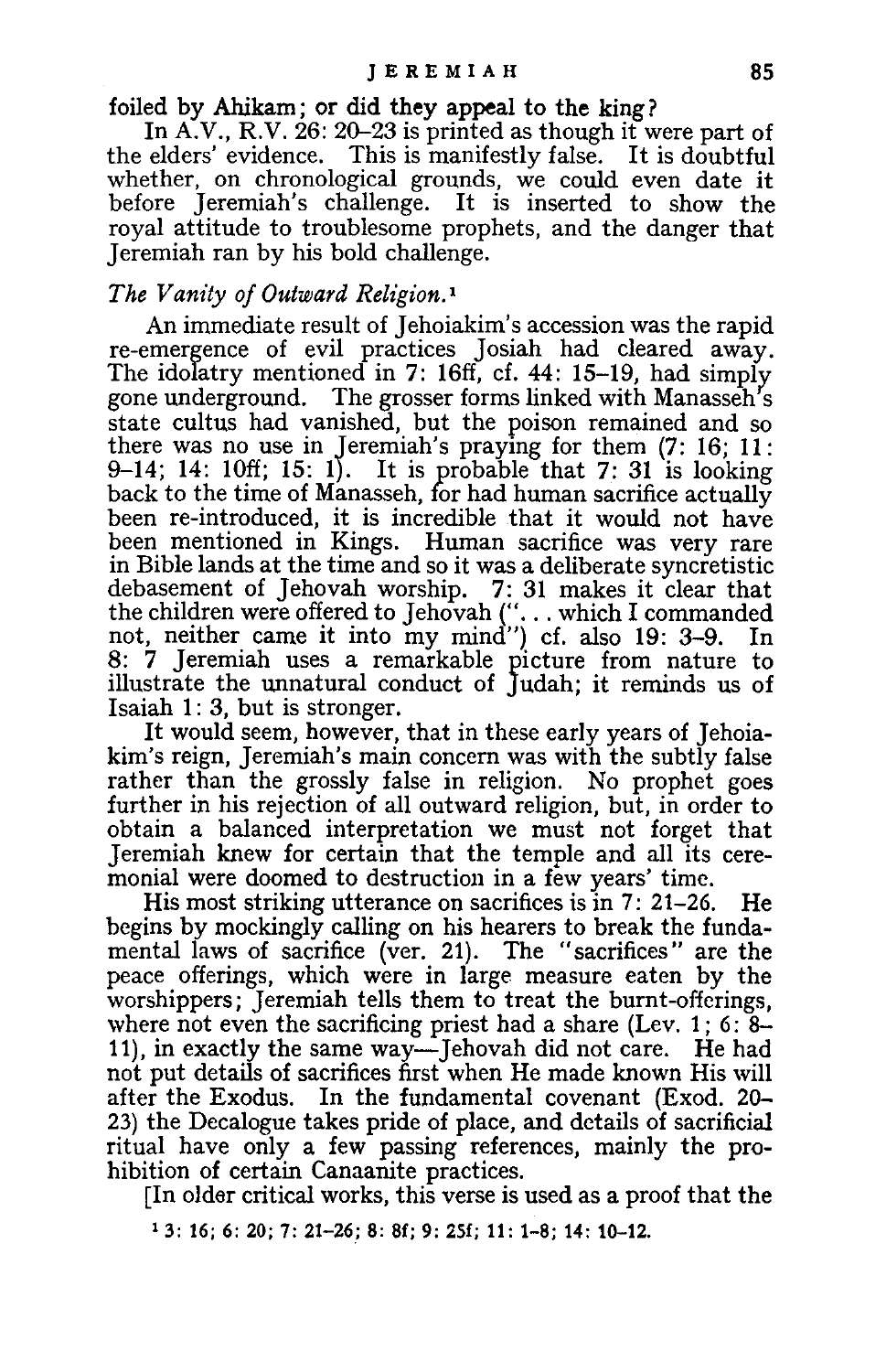Priestly Code is post-exilic, but since the Ras Shamra excavations the argument has been dropped. The English " concerning burnt-offerings" is too weak; the Hebrew should<br>be translated "concerning details of ...," cf. A.V. mg.]

The same thought is taken up in 11: 1-8. The popular concept was that the fundamental part of the covenant was sacrifice. Jeremiah insists that it is obedience (cf. I Sam. 15: 22).

In 14: 12 the formal fast is rejected and in 9: 25f the physical fact of circumcision. This passage points to the littleknown fact that circumcision was not confined to Israel, or even to descendants of Abraham.<sup>1</sup> R.V., R.S.V. should be consulted here. "Circumcised in their uncircumcision" (R.V.) means there is no circumcised heart to match the circumcised body, cf. "circumcised but yet uncircumcised" (R.S.V.).

Jeremiah goes further still. In 3: 16 (probably from the reign of Zedekiah) he says that the vanished Ark will neither by missed nor made again (R.S.V.), because that which it symbolized, the Throne of Jehovah (ver. 17), will have become a reality in Jerusalem. He thus enunciates the principle that all outward helps to religion have purely a symbolic, not an objective, value.

Even the written Scriptures come under his condemnation (S: Sf, R.V., R.S.V.). The scribes and the wise men were rejecting the prophetic message ("the word of Jehovah" ver. *9i*  by appealing to the written Law of the Lord. But wherever blind or perverse interpretation of Scripture makes the reader insensible to the Word of the Lord, then the Scriptures have become a falsehood. They need the inner power of the Spirit for their right use as much as any other physical aspect of religion, otherwise they will only lead astray.

That Jeremiah was not objecting to the externals of religion as such may be seen by his commendation of Sabbath observance (as a proof of obedience!) in 17: 19-27, and his clear emphasis that there would be sacrifices after the restoration (17: 26;31: 14; 33: 18).

## *Increasing Opposition.*

It is abundantly clear that Jeremiah was never forgiven his outspoken words in the temple. One sign of his increasing unpopularity is his use of symbolic actions intended to catch the eye of those whose ears were closed.

The first example is given in 13: 1-11, where the story of Jeremiah's fine linen girdle is told. There is, however, a

<sup>1</sup> For details see article Circumcision in HDB and ISBE. The excav- ations at Ras Shamra have shown that it was also a Canaanite custom. It was the Philistine who in and near Palestine was uncircumcised.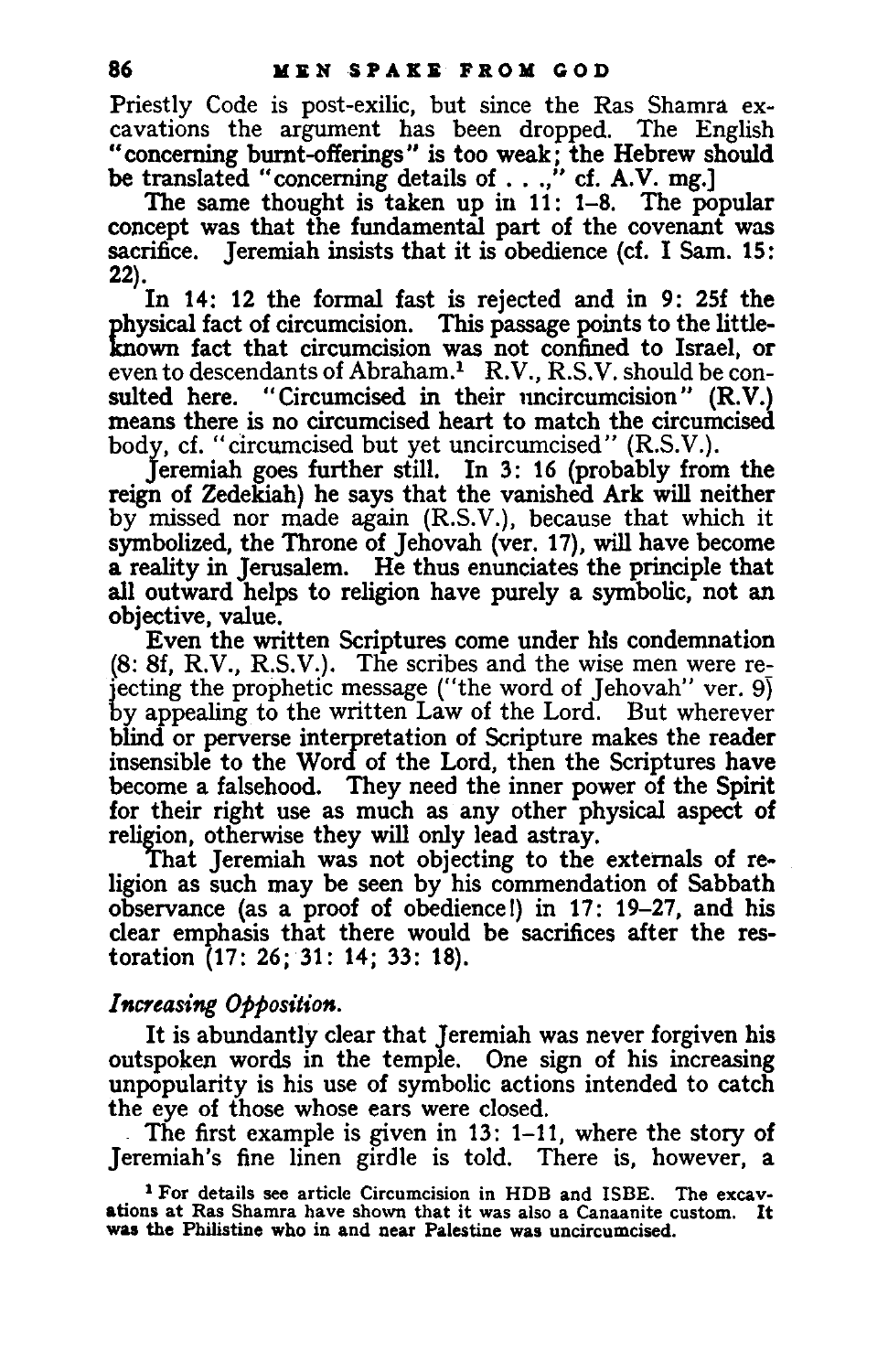strong possibility that it was a visionary action. The round trip would be some 800 miles, and the story demands that he should have made it twice. If so, how obdurate had the people become! A less likely explanation is that he used a stream north of Anathoth with a similar name. In 13: 12-14 we find him gaining a hearing by the use of dark sayings. But the people were to be yet more hardened. As often, catastrophe (drought, 14: 1-6) turned people away from God rather than to Him. And so Jeremiah was told that *he* was to be his message; he was not to marry (16: 2); he was not to enter the house of mourning (16: 5), nor was he to share in the joy of the marriage feast (16: 8). Even if we make full allowance for lack of chronological order, we are compelled to accept that we are now drawing near to the end of Jeremiah's regular public utterances, though the command not to marry must have been earlier.

One last warning he would give. He collected leading personalities (19: 1) and carrying a jar (a woman's work I) he went at their head to the Valley of Hinnom through the streets of Jerusalem. The story leaves us to imagine the huge crowd that\_ will have rapidly formed and followed. The solemn breaking of the jar  $(19: 10)$  spoke its message to those who stopped their ears to the message of doom. Further symbolic actions are recorded in chs. 35, 27 (note ver. 1 should read" In the beginning of the reign of Zedekiah," cf. ver. 3), 32; 43: 8-13.

## *Rejection.*

Jeremiah had to share the experience of so many that "a man's foes shall be they of his own household" (Matt. 10: 36). One of his most shattering experiences was to find that his own family (12: 6) was treacherously plotting his murder (11: 18- 12: 6). The reason was injured family pride (11: 21). Ever since his address in the temple he was a marked man, and his aristocratic family resented sharing in his notoriety.

A couple of years later (18: 19-23) Jeremiah discovered a more widespread plot to kill him. dicated, but they can easily be guessed.

After his solemn message of doom by the breaking of the jar (see above) Jeremiah repeated the gist of his message in the temple (19: 14f). Pashhur, the priest responsible for order within the sacred precincts (20: 1) arrested him, put him in the stocks and left him there all night (20: 2f). The failure of any to intervene must have been the final proof to Jeremiah of his friendlessness. Whether the smiting was a flogging or just a blow it was a supreme indignity for a man of aristocratic family, for whom death was better than a blow.

In the fourth year of Jehoiakim  $(25: 1; 36: 1-605 \text{ B.C.})$ ,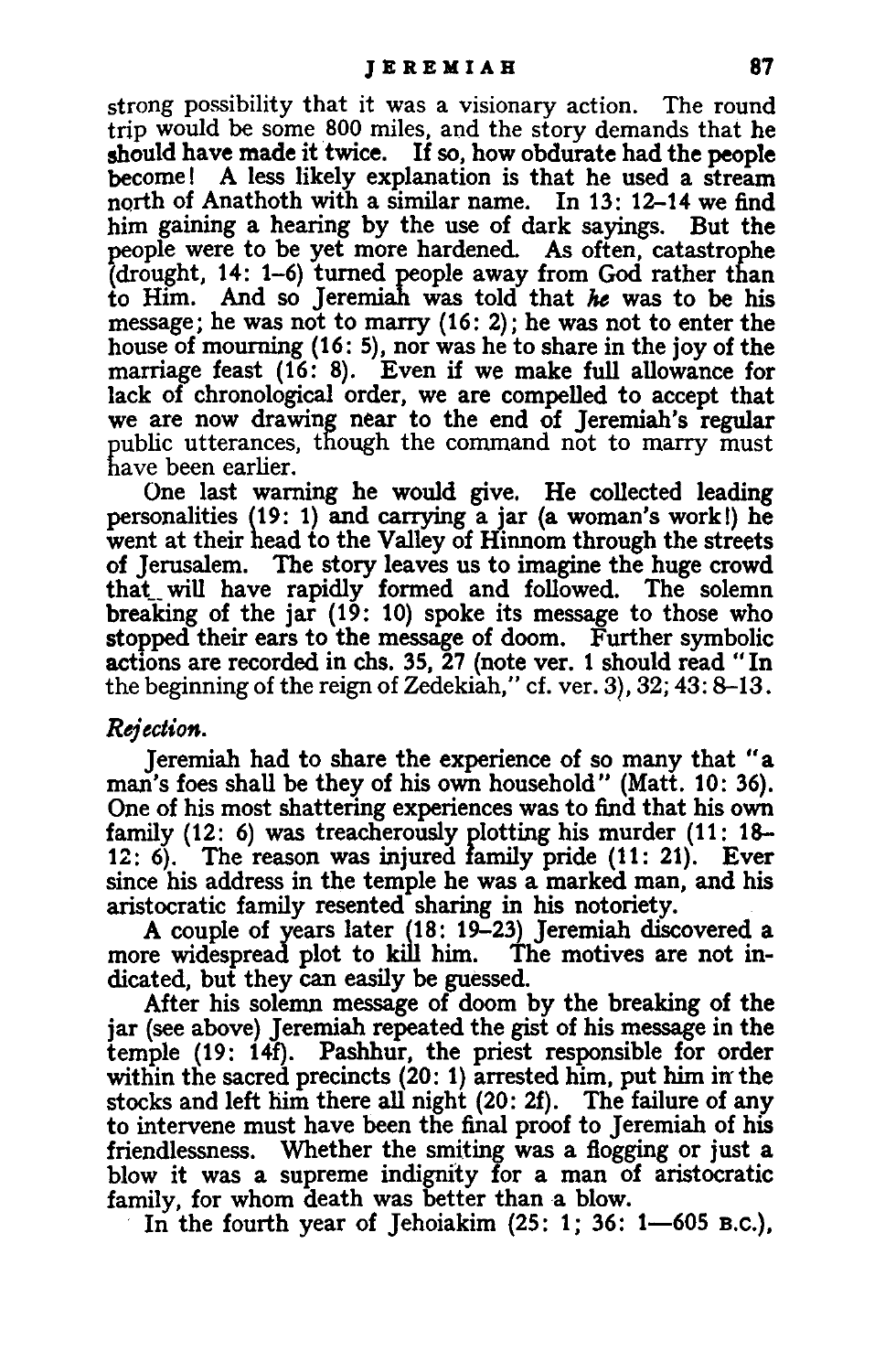Nebuchadnezzar defeated Necho at Carchemish, and at one stroke became lord of the lands as far as the Egyptian frontier. Jehoiakim had to bow to a new lord (Dan. 1: 1; for the date see p. 142). God told Jeremiah to make one last appeal. Baruch,Jeremiah's friend and scribe (36: 4) took down a summary of Jeremiah's messages up to date, and awaited an opportunity to read them to the people. Jeremiah was debarred (36: 5, R.S.V.) from entering the temple, presumably as a sequel to 20: 1-6. A fast day the following year gave the desired opportunity (obviouslyver. 8 anticipates ver. 9).

What the result with the people might have been, we cannot say, for the curiosity of the high officials of state caused them to intervene and they brought the matter before the king, who will have already been ill-disposed to the prophet, thanks to the biting condemnation of 22: 13-19. He dismissed the whole message of the roll contemptuously and would have arrested and executed Jeremiah. He and Baruch had to go underground, and it was probably only as the shadow of Nebuchadnezzar fell across the city, that Jeremiah could emerge again, vindicated as a prophet indeed  $(35: 1, 11)$ .

### *Jeremiah and the False Prophets.*

It would be unfair to assume that the majority of the false prophets were deliberate deceivers, at least at first. But the moment the prophet became a professional, attached to a sanctuary, his bread and butter depended on his not offending unduly against popular opinion, and above all on his getting results. No delay like that of Jeremiah's (42: 7) would ever have been tolerated from a professional. How great the temptation could be, may be judged by the fact that Jeremiah must have been intellectually certain all through the critical time of waiting what God's word would finally be.

Just because the professional prophets were not mere deceivers, because adulterated truth is so hard to distinguish from unadulterated, because spirituality is so easily imitated, because book knowledge can so easily replace inspiration, the distinguishing of true from false prophets was never easy. One thing was clear to all: God would not speak with two different voices. The religious world is always tempted to be on the side of the big battalions, so when Jeremiah stood alone faced by the other prophets, he found the people against him, denouncing him as a deceiver or madman; at times he was tempted to doubt himself. He did not have that overpowering, monumental character that seems to have made Isaiah almost impervious to opposition.

Why Hilkiah inquired of Huldah about the book of the law is not clear (II Kings 22: 14); certainly Josiah had his pro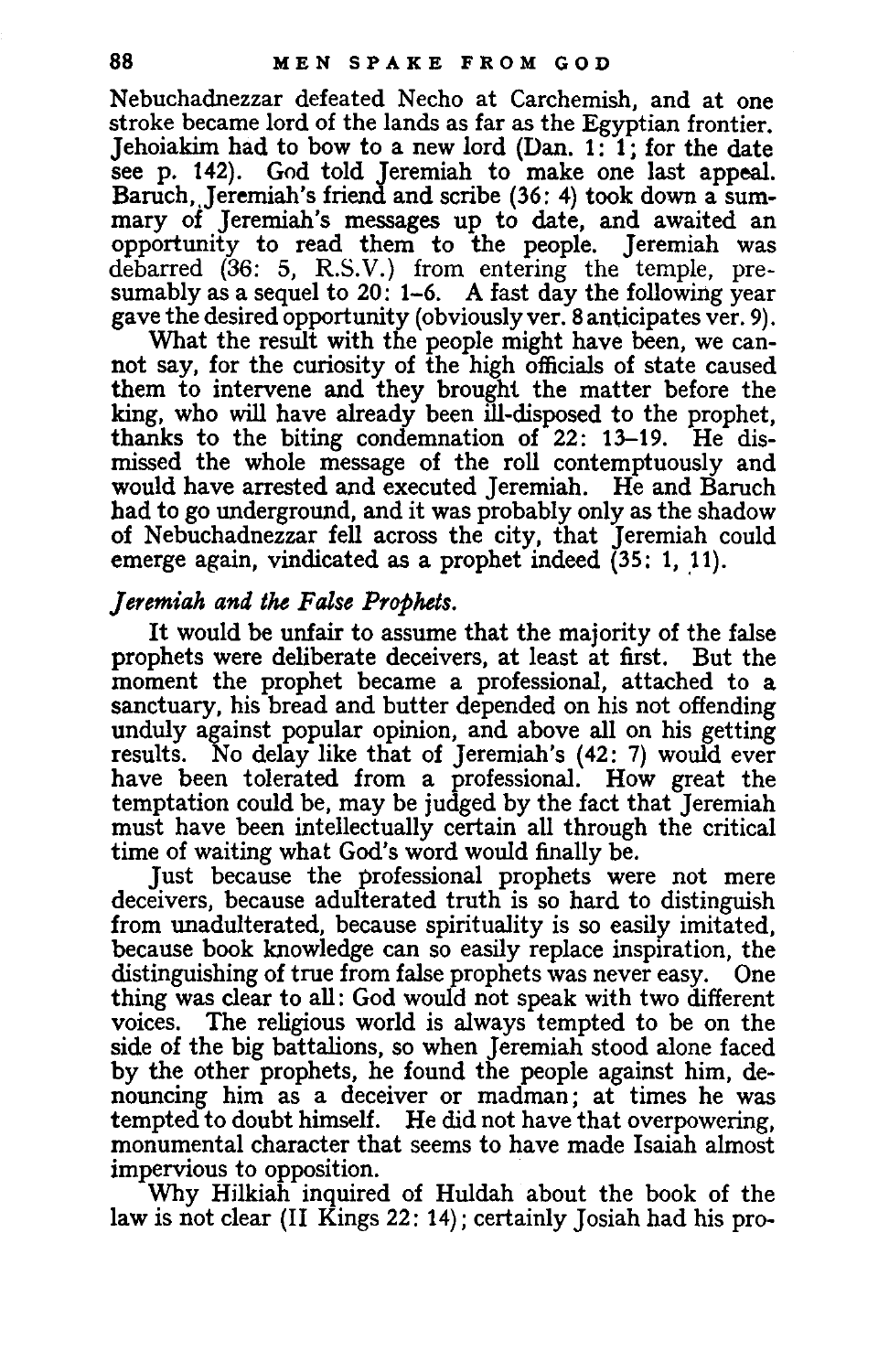fessional prophets (II Kings 23: 2). Perhaps the high priest knew them too well. Probably it was their reiterated prophecies of prosperity that first awoke Jeremiah to the problem mvolved (4: 10). He was soon to realize the amount of evil among the prophets (5: 30f), who were willing to sell themselves for money  $(6: 13)$ .

As Jeremiah was increasingly rejected in the early years of Jehoiakim, he found the burden of standing out alone against the prophets growing ever greater (14: 13-18). Through it he learnt to understand the nature of true prophecy better. We may reasonably attribute the collection of prophecies against the false prophets to this period  $(23: 9-40)$ . The opening passage stresses the terrible consequences, when the prophet plays false. The remainder shows how deeply Jeremiah had been led to understand the true nature of prophecy, an understanding of real importance for to-day.

A prophetic dream was no guarantee of truth, for the dream might be the expression of the prophet's own desires (vers. 16, 25ft), or his unconscious, to use the language of modern psychology. Equally the fact that the message might be true was no guarantee that the bearer had been entrusted with it; he might be simply borrowing from another (ver. 30). There were two signs of the true prophet: an outward—if his message were accepted, it would transform lives (ver. 22); and an inward-the prophet's knowledge that he had stood in God's council chamber (vers. 18, 22).

### *The Moulding of the Prophet.*

The dual pressure of rejection and of having to face the implications of his prophetic calling led to a spiritual development that can best be compared with that of Job's. The passages that picture it should be closely studied, *viz.* 8: 18-9:  $2$ ; 10: 23ff; 11: 18–12: 6; 15: 10–21; 18: 18–23; 20: 7–18.

Since chs. 1-20 represent approximately the enlarged roll (36: 32, see p. 78), we must assume that both the insertion of these personal passages, and their position in the prophecy, are the work of Jeremiah himself. When we realize that 20: 7-18 is the end and climax of the roll, we also realize that these passages are essential to an understanding of Jeremiah's message.

His inner burden began with Jeremiah's inability to dissociate himself from those to whom he .brought God's message of doom  $(8: 18-9: 2;$  and already 4: 19ft). This identification of himself with his people is seen in 10: 23ft, where the prayer is for them as well as for himself. Jeremiah's attitude foreshadows our Lord's on Olivet (Luke 19: 41-44).

Jeremiah's spiritual sufterings grew greater when his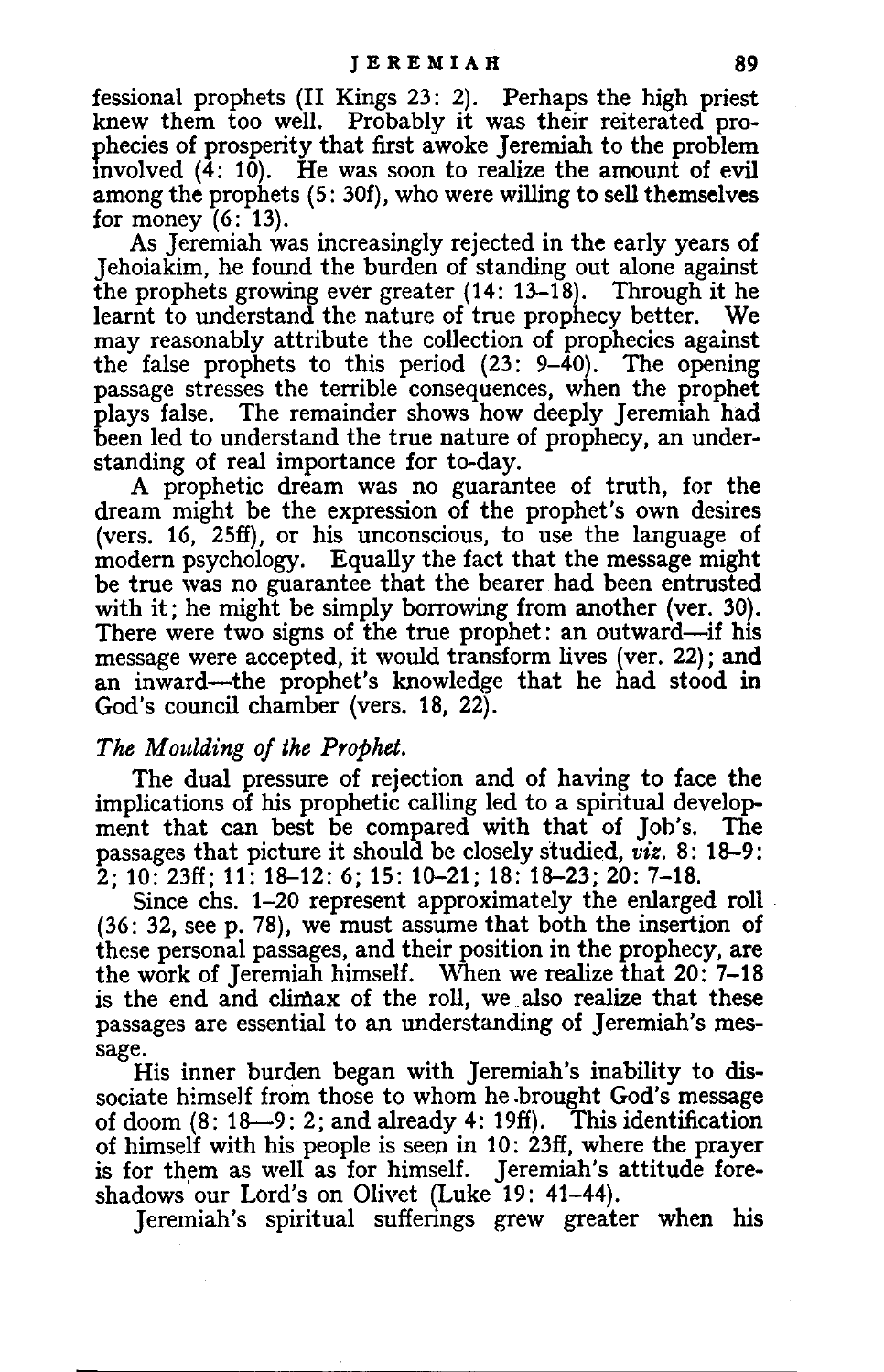family tried to murder him  $(11: 18-12: 6)$ . Ouite apart from the enormity of their attempted action, which probably still lay within the power of the head of the family, the exclusion of a man from his family group was a blow worse than death itself, as may.be seen from the violence of Jeremiah's reaction. The only consolation that God had for him was that much worse was to come (12: 5; the pride-A.V., swelling-of Jordan is the wild beast infested jungle that fringes the stream). 1

Universal rejection and hatred broke Jeremiah down, and he turned to God in his fierce agony (15: 10-21; the LXX suggests strongly that the text of ver. 11 is corrupt, while there is no really satisfactory explanation for vers.  $12-14$ ). His agony carried him so far that he virtually blasphemed (ver. 18), almost comparing Jehovah to the broken cisterns he had equated the false gods with (2: 13). There is no sympathy apparent in God's answer; He shocked him to his senses by His call to conversion (ver. 19, if thou return, cf. Luke 22: 32), if he wished his prophetic ministry to continue.

The last straw for Jeremiah was his exclusion not merely from the society of his fellow-men (18: 18-23), but also from the temple (see above). He turned to God in even greater but fluctuating agony (20: 7-18). He accused God of deceiving or, better, enticing (mg.) him. The word stresses the simplicity qf the one deceived; it is used in Exod. 22: 16 of the seducing of a girl. It is deliberately one of the ugliest words that he could have used. He accused God of having enticed him under false pretences into becoming a prophet, and then of having forced him to remain one. His cry to God ends with the wish that he had never been born (vers. 14-18, cf.  $\mathbf{I}$ ob 3).

So the curtain falls on the prophet, rejected by family and nation, his life in danger, excluded from the worship of the nation, and apparently cut off from his God. We do not know how God dealt with him in the years while he hid from Jehoiakim and the king's doom drew near; but before that doom fell, Jeremiah appeared again, fearless and unshakable. There is no evidence that he had come to understand the message of the Suffering Servant, and hence of his own sufferings; but he had learnt that it was as an individual that one had to come to God, and as an individual one had to be sustained by Him. In his spiritual agony we may see in Jeremiah a dim foreshadowing of our Lord.

*Jeremiah in the Reign of Zedekiah. <sup>2</sup>*

The promises of restoration (30-33) are a collection of <sup>1</sup>For a description see G. A. Smith: *A Historical Geography of the Holy Land,* p. 4831; N. Glueck: *The River Jordan,* p. 63.

<sup>2</sup> Chs. 21; 22; 20-23: 8; 24; 27-34; 37-39; 49: 34-39; 50-51.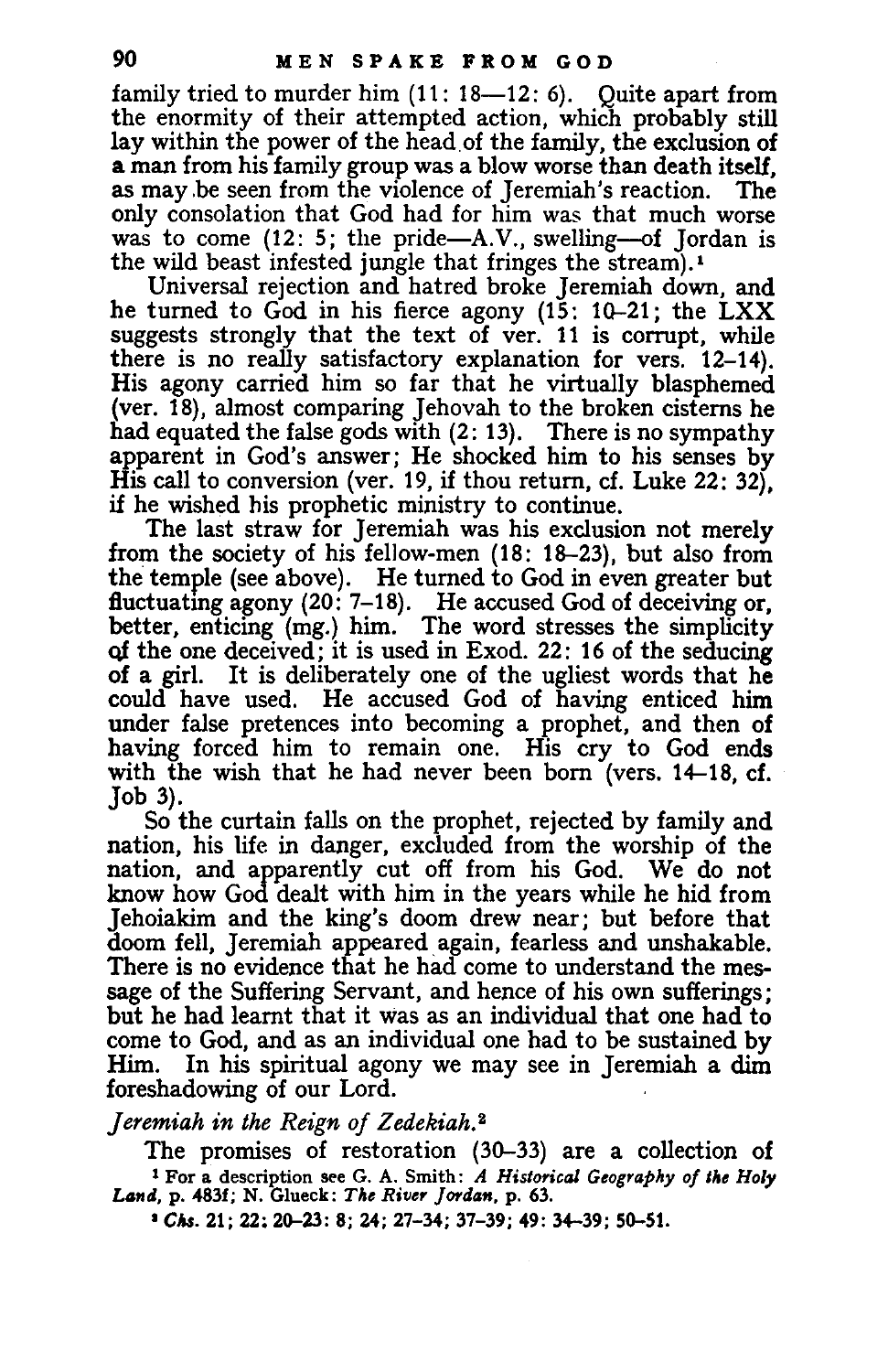short prophecies, most of which are earlier; some, however, will be from this period. Note that many of them deal especially with the restoration of the North, *viz.* most of chs. 30, 31. The *aptwoximate* order of the narrative sections is 24; 29; 27, 28; 21; 34: 1-7; 37: 3-10; 34: 8-22; 37: 11-21; 32,33; 38: 1-28a; 39: 15-18; 38: 28b-39: 14.

It will be noted that apart from promises of restoration not many prophecies are attributed to Jeremiah. He had said all that needed saying, and the death of Jehoiakim and the exile of Jehoiachin had vindicated his message. All that was left for him was to rub in the grim moral as needed.

When the remnant in Jerusalem began to believe that the storm of judgment had passed them by because of their merits, they were told that on the contrary the exiles had been taken away to save them from the wrath to come (ch. 24, and cf. ch. XIII. p. 102). When false prophets promised the exiles a hope of speedy return, Jeremiah insisted that there was no hope until the fixed time of God's judgment had run its course (ch. 29).

Already when Nebuchadnezzar had scattered the army of Pharaoh Necho at Carchemish, Jeremiah had recognized in him and the Chaldeans the fulfilment of his earlier visions, and he had proclaimed him as the man of God's appointing against whom no one could stand (25: 9, 11). This conviction enabled him to stand against the attempts to form an anti-Babylonian conspiracy in the fourth year of Zedekiah (chs. 27, 28) and to deflect the weak king of Judah from it in spite of the assurances of the court prophets.

This conviction also explains his attitude during the final siege of Jerusalem. Zedekiah's rebellion was not only a breach of his oath (11 Chron. 36: 13; Ezek. 17: 13-21), but also opposition to the ruler of God's choice. Submission was a sign of loyalty to Jehovah. No wonder that he was considered to be in the pay of the Chaldeans (37: 13; 38: 4).

A little-known incident is contained in 34: 8-22. Apparently when Nebuchadnezzar drew near Jerusalem, all Jewish slaves were freed. The motives were probably mixed, partly guilty conscience (ver. 13ff; Exod. 21:  $\overline{2}$ ; Deut. 15: 12), partly the desire for extra fighters. With the withdrawal of the Chaldeans  $(37: 5, 11)$ , the solemn covenant (ver. 18f) had been broken and the slaves enslaved once more. Jeremiah immediately showed the same burning zeal for social righteousness that marked out all the true prophets.

### *The New Covenant* (31: 31-34).

Under Josiah Jeremiah evidently worked among the remnants of the northern tribes that were still in Palestine. After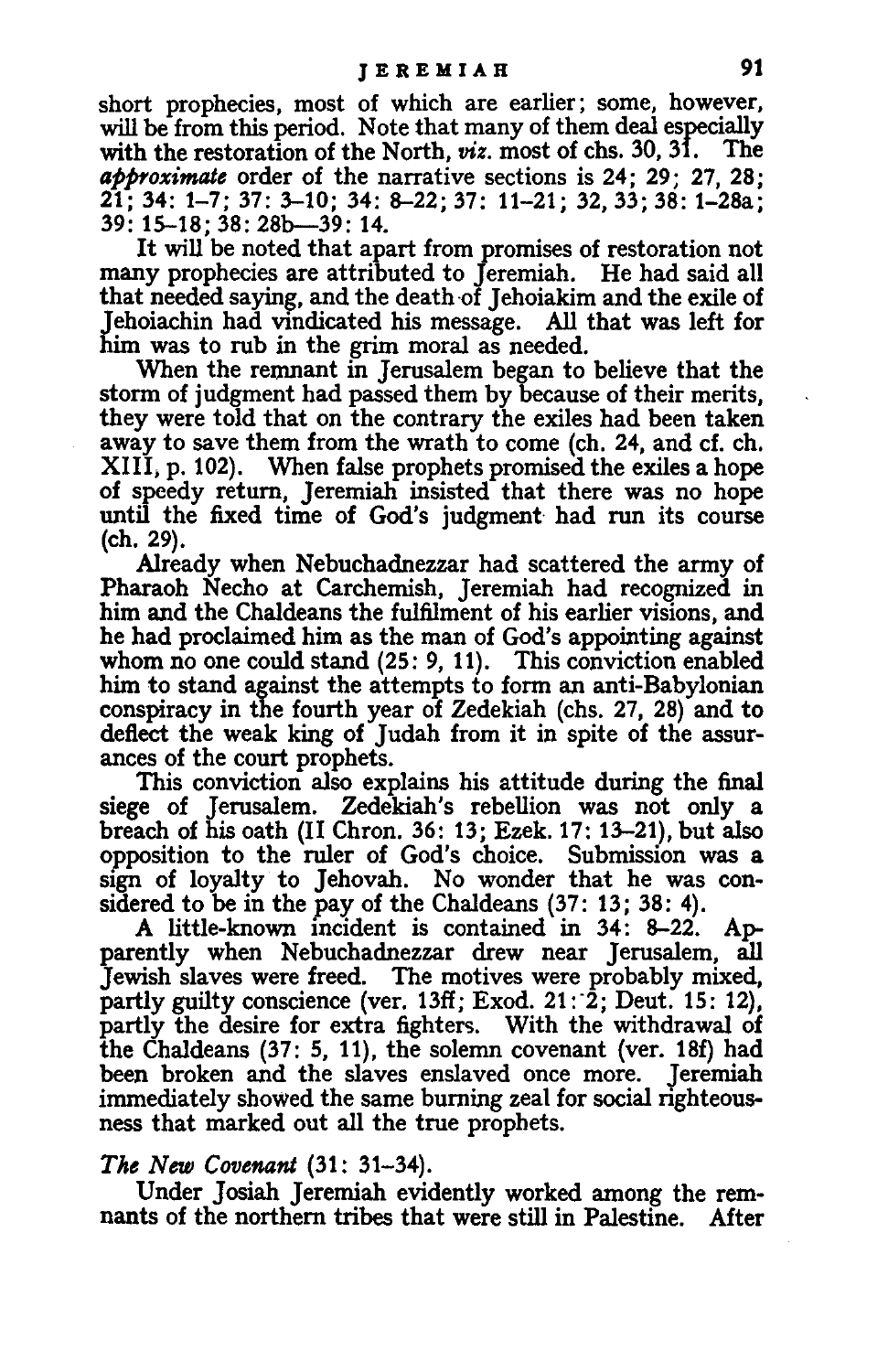Necho's triumph this area was again detached from Judah, and Jeremiah could no longer visit them. So in the time he was hiding from Jehoiakim he will have written down his message of hope in chs. 30, 31. After the fall of Jerusalem the collection, *The Book of Hope,* was enlarged to apply to the South as well.

. The message of the new covenant could be proclaimed by him, because he had first experienced it himself. It would not need either laws written in stone or teachers to instruct men in it. Here was one who had been denounced by both priests and prophets, but though he had stood alone, he had yet been proved right. In his heart God had written His will.

All prophecy is of necessity partial (Heb. 1: 1) and so Jeremiah did not rise to the whole truth. God revealed to him that true religion cannot be external or bound to externals. What Jeremiah apparently did not grasp was the universalism we find in Isa. 19: 23ft, or at least not in this connexion. The new covenant can no more be linked to national origin than to any other externals. That a man is a physical descendant of Abraham means in itself nothing to God (Matt. 3: 9). But the fact that when the new covenant was ratified at Golgotha by the blood of the Lamb of God it was freed from every national limitation, does not mean that we must dismiss the nationalistic setting of Jer. 31 as meaningless or spiritualize it into thin air. Rom. **11:** 26 shows that it has a yet future application to all Israel.

It is one thing to say that Jeremiah was not given to see what the new covenant would mean for the world, it is entirely another to say that by Israel and Judah he really meant the Church. So to understand Jer. 31: 23-40; 33: 14-26 is to make all sane Bible interpretation impossible. On the other hand, we must not fall into the opposite error of supposing that the new covenant will mean something else for "all Israel" than it does for the Church, that saved Israel will be saved in some other way than is the Church. God does not abolish physical Israel, but in saving it transcends it, just as He does not scrap this earth but renews it.

#### *The Messiah* (23: Sf; 30: 9, 21(?); 33: 14-26).

We refer to these Messianic passages not so much for their intrinsic importance as for the light they cast on prophetic interpretation generally.

There is little, if anything, in these passages that goes beyond the revelation given through earlier prophets. But their occurrence shows that Jeremiah fully shared the Mcssianic hopes of his predecessors. Why, then, do they play such a small part in his message, instead of being the focus of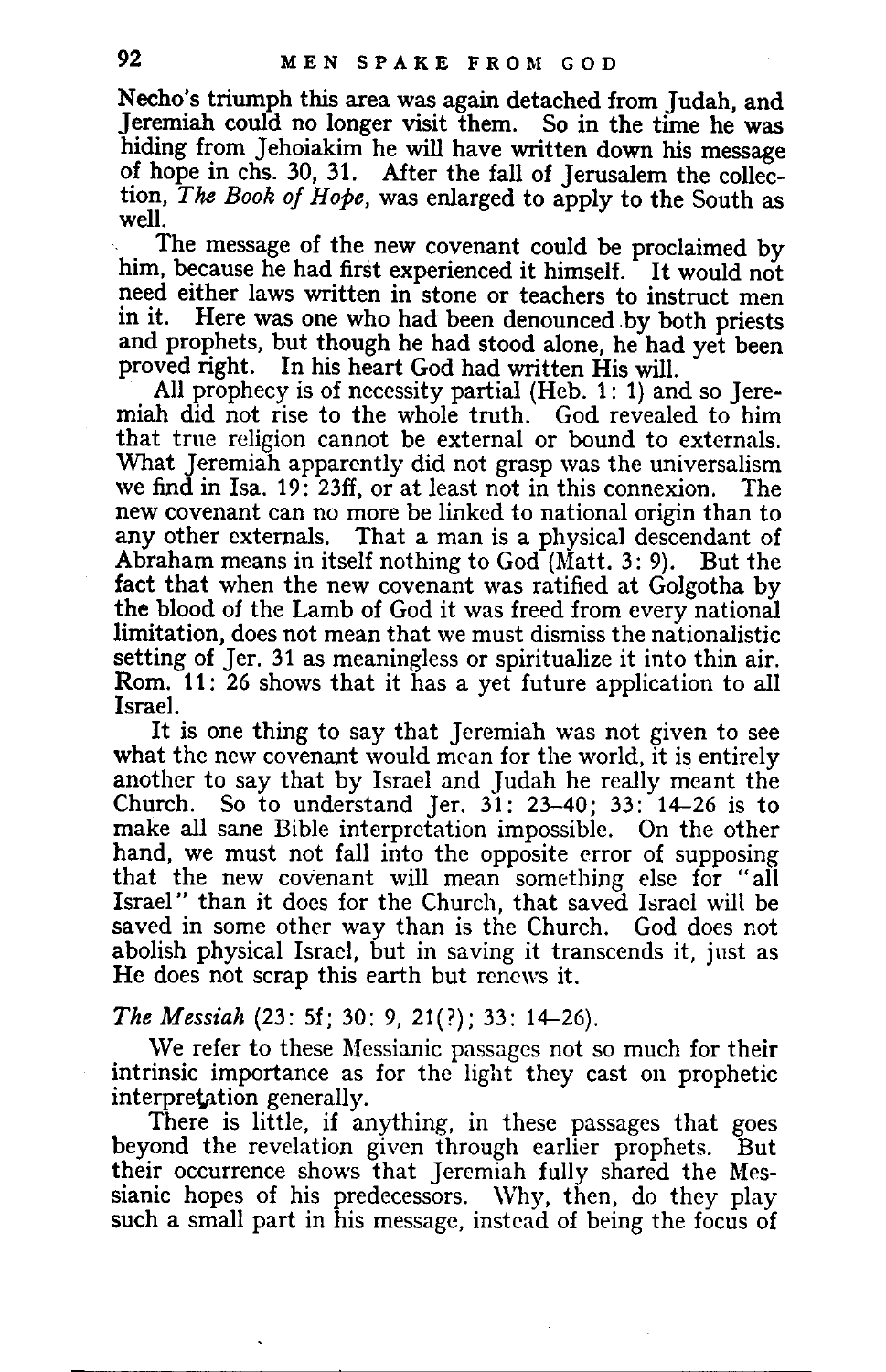future hopes as in Isa. 1-35? (The question presupposes not the prophet's free choice of message, but that the Spirit's message, in ways beyond our knowledge, shaped itself to the spiritual experience and understanding of the prophet.)

The most obvious reason is that it was the same motive as led Jeremiah to attack all externals in religion that distracted men from the inner truth. For the people the king was God's anointed, and therefore a pledge of His favour. Before the people could take comfort in the Righteous Branch, or Shoot  $(23: 5)$ , they had to face the grim fact that the royal tree would have to be hewn down (36: 30; 22: 30; 39: 6; cf. Isa. 11: 1).

Relative silence in a book of the Bible on a matter already revealed does not imply either ignorance or dissent.

### *The Last Days of Jeremiah* (Chs. 40-45).

When Jerusalem feU at last, Jeremiah received his supreme vindication by God. He was the one man from among the whole people who was left completely and absolutely at liberty (40: 4f).

With the world before him, there must have been a strong temptation to go to Babylonia, where he would have received a warm welcome from the better elements taken there with Jehoiachin. What a shelter for his old age one like Daniel would have made for him! On the other hand he might have sought a shelter somewhere in a less devastated corner of his own land. But Jeremiah was bound to his own people. He had served them in good and evil times for forty years, and now he stayed with those that needed him most (40: 6); but from them he was to experience the final mockery.

Asked by the leaders of the people what they should do after the murder of Gedaliah (42: 1-6), he spent ten days in prayer before he knew for certain that the insistent voice of heart and mind was also the voice of God  $(42: 7-18)$ —no other answer would have been consistent with his earlier prophecies; but that did not free him from the obligation of seeking God's face. Note that in accordance with frequent Hebrew practice, the whole of Jeremiah's answer is put together, though 42: 19-22 is obviously Jeremiah's answer after he had been accused of lying and acting as Banich's tool (43: 3).

Though the people accused him of lying and rejected his message, yet they dragged him with them into Egypt (43: 6). Though they were unwilling to believe the prophet, they could not do without him. That is the tragedy of Judah-and of many a religious man. He could not do without God, but he would not obey Him; he constantly reformed, yet ever hankered after his old idolatry (ch. 44).

In Isaiah we have the Church foreshadowed in the remnant; in Jeremiah we have the Church made possible by the